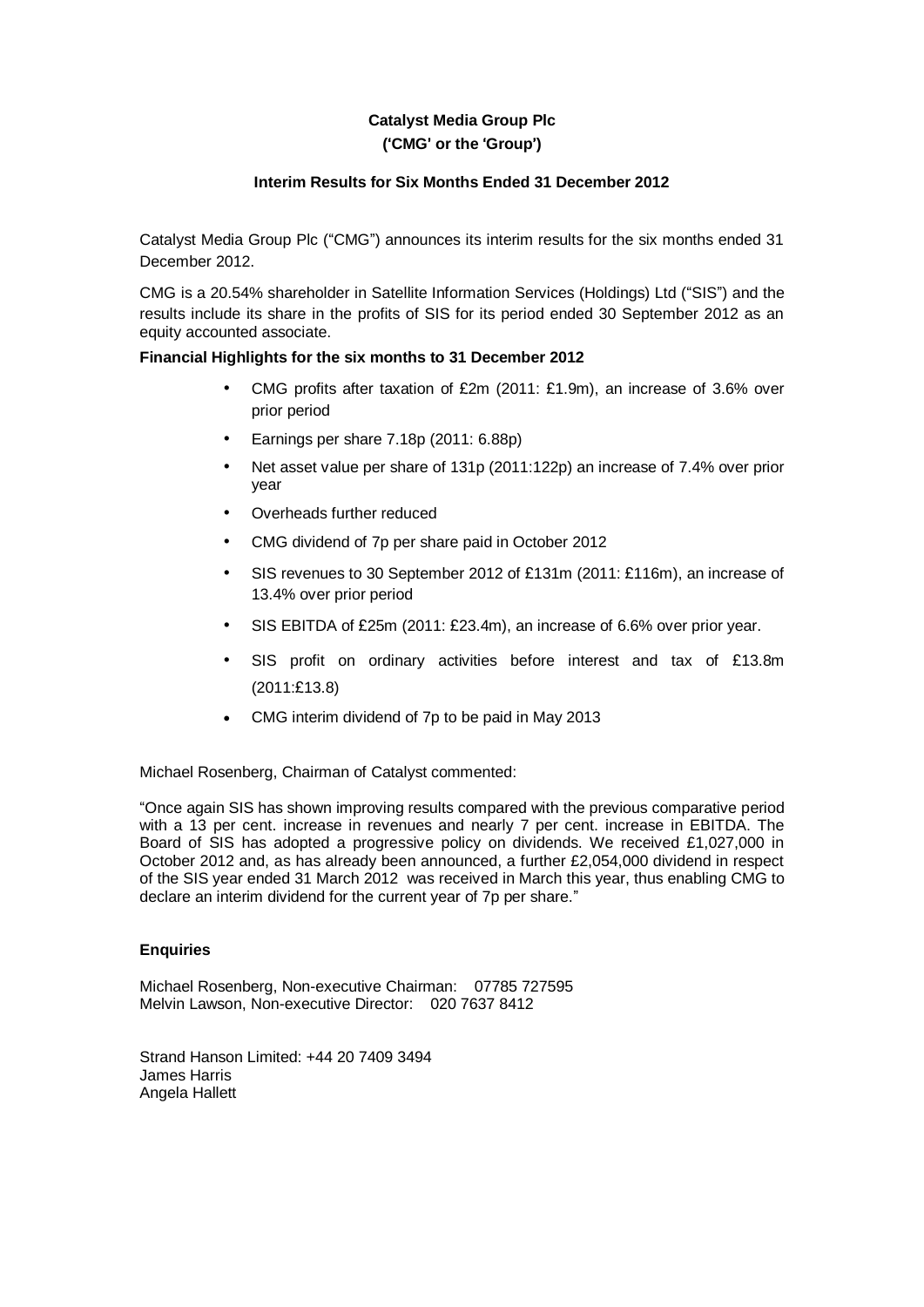## **Chairman**'**s Statement**

For the six month period ended 31 December 2012, the Group has generated a net profit after taxation of £2,004,599 (2011 - £1,935,077). Net assets were £36,154,479 (2011 - £33,725,115) equivalent to 131p per share. All debt has been eliminated and the Group ended the period with a cash surplus of £529,000. A dividend of 7p per share was paid in October 2012 and an interim dividend of 7p per share will be paid in respect of this financial year on 3 May 2013.

The main asset of the Group remains the 20.54% stake in SIS. CMG equity accounts for its share in the profits of SIS.

The revenues of SIS during its six month period to 30 September 2012 included £78 million derived from the long-established business of providing integrated television and data services to licensed betting offices in the UK, Ireland and overseas. A further £48 million was generated from the business of SIS LIVE which provides satellite news-gathering and associated transmission services to its customers and also provides outside broadcast television production units including sound support and communication.

The services to the betting industry are supported in the main by fixed term contracts both with the retail owners of betting shops and with the racecourses that enable pictures to be delivered to those shops. SIS now holds long term media rights representing in excess of 50% of all UK horse racing fixtures. This ensures the supply of images and data from the coverage of horse racing fixtures at these racecourses until 2016 and 2017 respectively and 2018 in respect of the Republic of Ireland.

In February 2013, a multi-channel production and distribution agreement was signed with Ladbrokes plc ("Ladbrokes") covering its 2,490 shops in the UK and Ireland. An additional third channel will be produced from the HD studio in Milton Keynes. This contract is for five years covering all Ladbrokes sites in the British Isles. Ladbrokes will retain full editorial control of the channels, with SIS providing facilities, content, production and distribution.

SIS has signed an exclusive agreement with Betfred to distribute all three of its shop TV channels. The SIS MediaCity Studios will become home for Betfred TV, with SIS providing full production, voice over booths, gallery with editing suite, and a two tier studio presentation.

It is interesting to note that the number of betting shops in the UK has remained relatively stable and, indeed, in some areas has increased. SIS2 was developed in early 2011 for the retail market outside the UK and Ireland, and features continuous betting opportunities throughout the day. In this respect SIS has a partnership with INTRALOT through which services have been rolled out into retail outlets in Greece, Russia, Bulgaria and Azerbaijan.

#### **SIS Live**

SIS Live is Europe's largest outside broadcast and satellite uplink provider. It offers a complete broadcasting solution including host broadcast and outside broadcast facilities, broadcast systems, integration services, wireless camera solutions, satellite uplinks and immediate satellite internet services anywhere. It operates the largest fleet of outside broadcast and satellite uplink trucks in Europe with bases throughout the UK and Europe. It holds contracts with leading broadcasters, including Sky, BBC and ITN delivering 80% of the UK's live news contribution feeds

During the period ended 30 September 2012, SIS Live delivered major events such as the Queen's Jubilee, The Olympics and the UEFA European Championships. The combination of these exceptional events all in one period made this its most successful year, with it being unusual for so many major events to occur in one single period.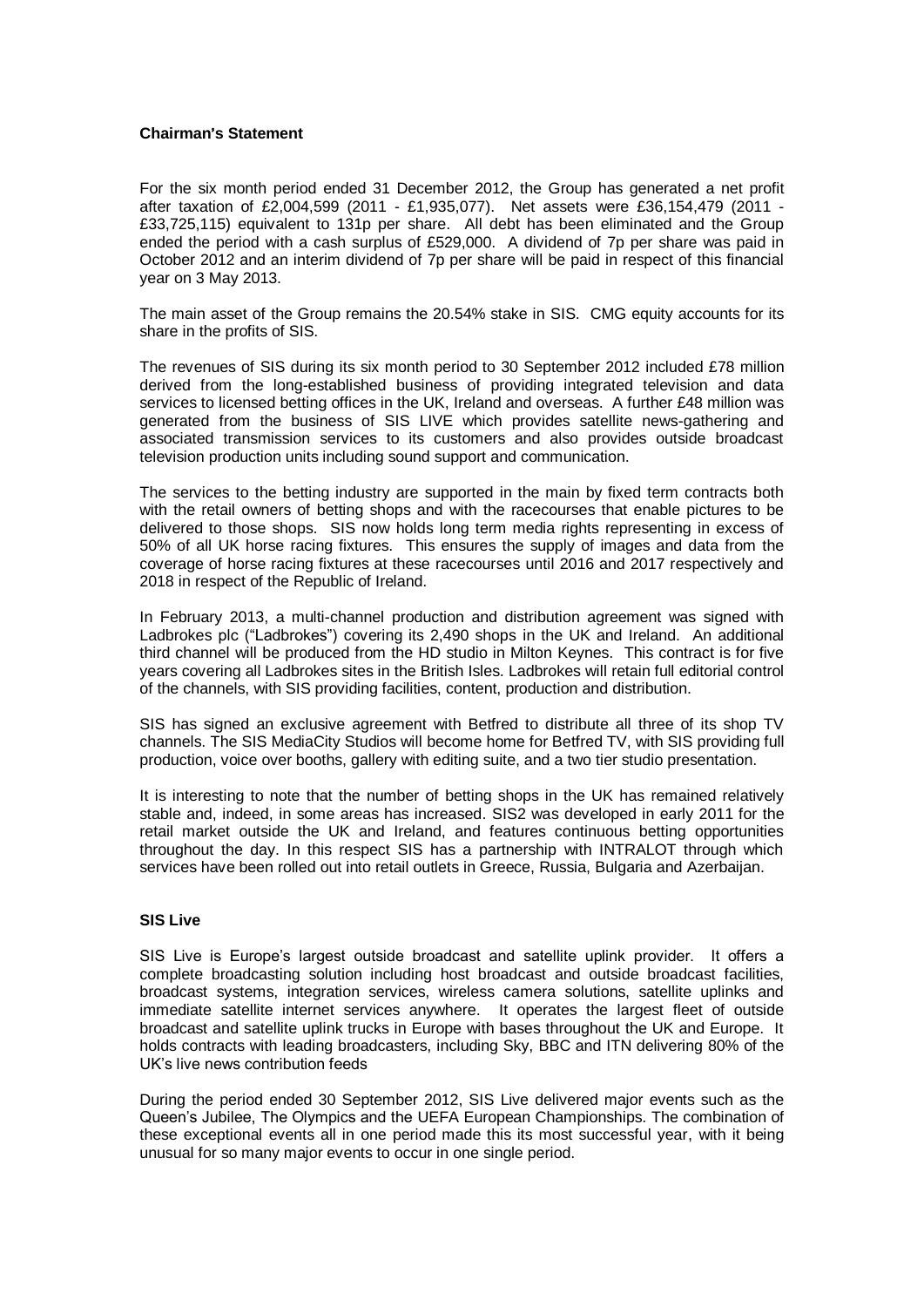In July 2012, SIS Live launched its new teleport facility and media suite in Salford, Manchester. This is the largest ever built in the north of the UK. This state-of-the-art facility has nine satellite dishes. In the period under review SIS delivered the first live high definition stream of a classical music concert at the Royal Albert Hall through YouTube.

A five year strategic partnership agreement was also entered into with BT Media and Broadcast under which both parties will be able to use each other's infrastructure to expand their presence in fibre services markets.

SIS Live has recently signed a new contract with European Tour Productions to provide worldwide satellite services for their golf coverage until the end of 2018.

#### **Dividend**

The interim dividend of 7p per share will be payable on 3 May 2013 to those shareholders on the register of members on 12 April 2013.

#### **Conclusion**

SIS continues to generate significant positive cash flow from its operations. As stated earlier, the board of SIS has agreed to pursue a progressive policy of dividend distributions subject, as always, to cash needs from time to time. It is the intention of the board of CMG to distribute the majority of the profits arising from these dividends. It should be noted that in the future dividends from SIS are likely to be only distributed on an annual basis. Overheads continue to be kept at a minimal level.

#### **Notes to Editors**

SIS principal activities are

- . the provision of satellite news-gathering and associated transmission services through its market-leading SISLink division (Uplink Services);
- . the provision of outside broadcast television production units, including sound, support and communication (Outside Broadcast);
- . its long-established business of providing integrated television and information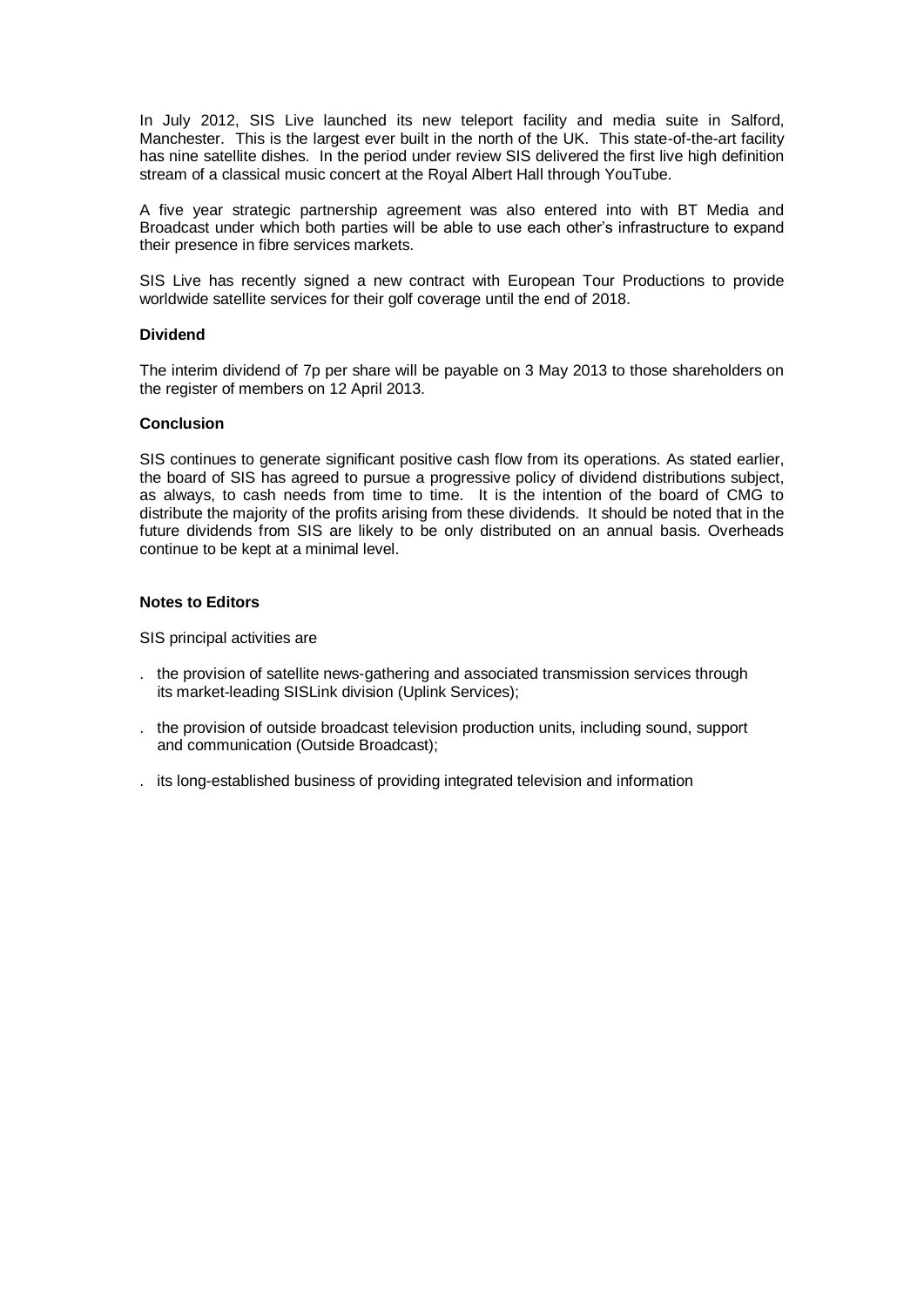|                                                                   | <b>Notes</b>            | 6 months<br>to 31<br><b>December</b><br>2012 | 6 months<br>to 31<br><b>December</b><br>2011 | 12 months<br>to 30 June<br>2012 |
|-------------------------------------------------------------------|-------------------------|----------------------------------------------|----------------------------------------------|---------------------------------|
|                                                                   |                         | £<br><b>Unaudited</b>                        | £<br><b>Unaudited</b>                        | £<br><b>Audited</b>             |
| Revenue                                                           |                         | 12,500                                       | 12,500                                       | 25,000                          |
| Cost of sales<br>Gross profit / (loss)                            |                         | 12,500                                       | 12,500                                       | 25,000                          |
| Administrative expenses                                           |                         | (55, 912)                                    | (60, 958)                                    | (166, 682)                      |
| <b>Operating loss</b>                                             |                         | (43, 412)                                    | (48, 458)                                    | (141, 682)                      |
| Financial income<br><b>Financial costs</b><br>Net financial costs | $\overline{\mathbf{4}}$ | 7,883<br>(294)<br>7,589                      | 13<br>(26, 555)<br>(26, 542)                 | 3,069<br>(27, 846)<br>(24, 777) |
| Share of profit of equity-accounted associate                     | 1                       | 2,025,449                                    | 1,982,521                                    | 4,466,218                       |
| Profit before taxation                                            |                         | 1,989,626                                    | 1,907,521                                    | 4,299,759                       |
| <b>Taxation</b>                                                   |                         | 14,973                                       | 27,556                                       | 41,700                          |
| Profit for the period                                             |                         | 2,004,599                                    | 1,935,077                                    | 4,341,459                       |
| other comprehensive<br>Share of<br>income<br>οf<br>associate      |                         |                                              |                                              | (46, 420)                       |
| Total comprehensive income for the period                         |                         | 2,004,599                                    | 1,935,077                                    | 4,295,039                       |
| Attributable to equity holders of the company                     |                         | 2,004,599                                    | 1,935,077                                    | 4,295,039                       |
| Earnings per share:                                               | 5                       |                                              |                                              |                                 |
| <b>Basic</b><br><b>Diluted</b>                                    |                         | 7.18p<br>7.18p                               | 6.88p<br>6.88p                               | 15.43p<br>15.43p                |
|                                                                   |                         |                                              |                                              |                                 |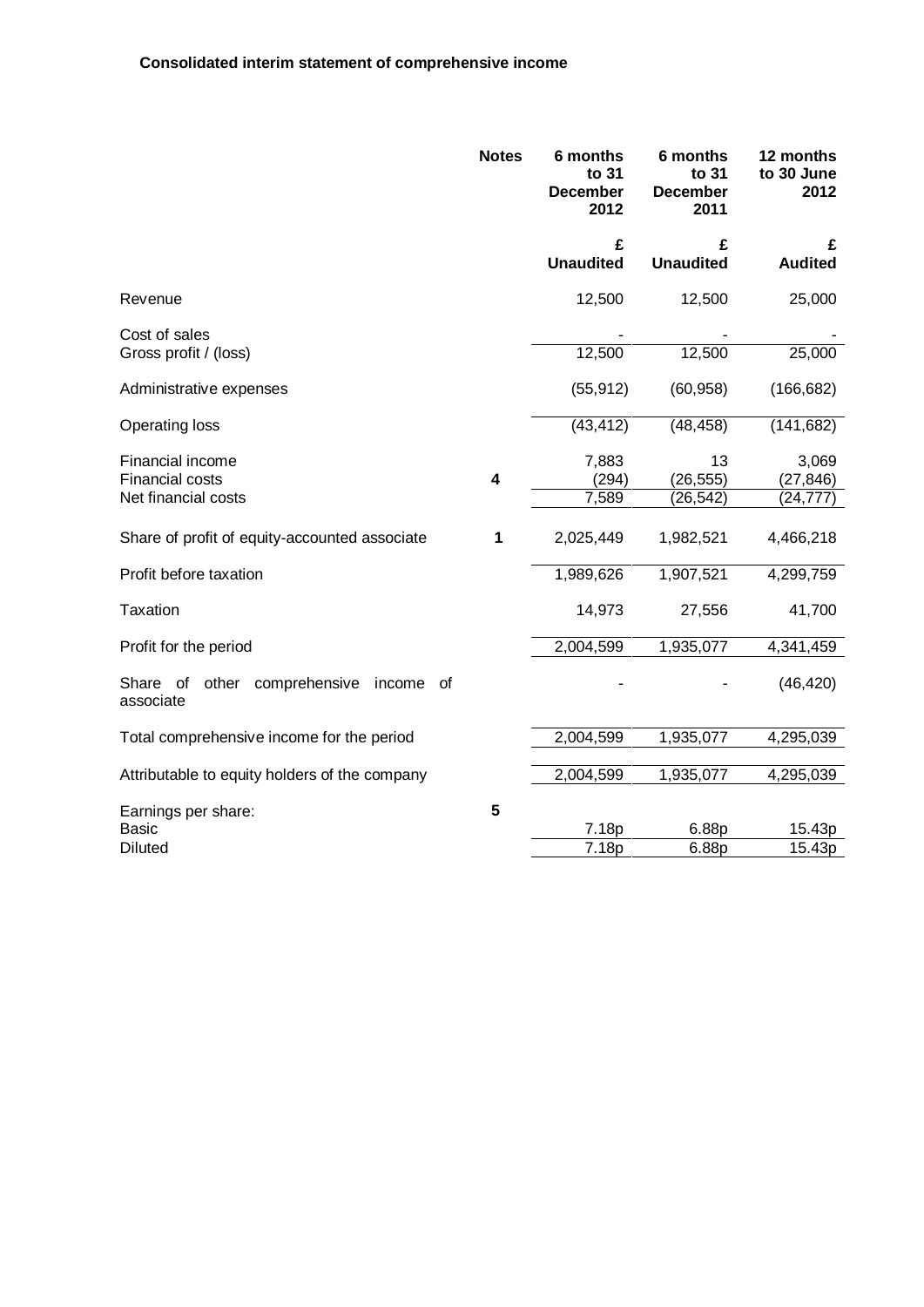|                                                                      |   | 31 December<br>2012   | 31 December<br>2011   | 30 June<br>2012     |
|----------------------------------------------------------------------|---|-----------------------|-----------------------|---------------------|
|                                                                      |   | £<br><b>Unaudited</b> | £<br><b>Unaudited</b> | £<br><b>Audited</b> |
| <b>Assets</b>                                                        |   |                       |                       |                     |
| <b>Non-current assets</b>                                            |   |                       |                       |                     |
| Investment in associate                                              | 1 | 35,616,731            | 33,207,773            | 34,618,166          |
|                                                                      |   | 35,616,731            | 33,207,773            | 34,618,166          |
|                                                                      |   |                       |                       |                     |
| <b>Current assets</b>                                                |   |                       |                       |                     |
| Trade and other receivables                                          |   | 22,238                | 19,475                | 14,512              |
| Corporation tax receivable                                           |   |                       | 11,618                | 10,927              |
| Cash and cash equivalents                                            |   | 528,989               | 519,518               | 1,481,309           |
|                                                                      |   | 551,227               | 550,611               | 1,506,748           |
|                                                                      |   |                       |                       |                     |
| <b>Total assets</b>                                                  |   | 36,167,958            | 33,758,384            | 36,124,914          |
| <b>Equity and liabilities</b>                                        |   |                       |                       |                     |
| Capital and reserves attributable to<br>equity holders of the parent |   |                       |                       |                     |
| Share capital                                                        |   | 2,764,567             | 2,814,319             | 2,814,319           |
| Capital redemption reserve                                           |   | 49,752                |                       |                     |
| Merger reserve                                                       |   | 2,402,674             | 2,402,674             | 2,402,674           |
| <b>Retained surplus</b>                                              |   | 30,937,486            | 28,508,122            | 30,868,084          |
|                                                                      |   | 36, 154, 479          | 33,725,115            | 36,085,077          |
|                                                                      |   |                       |                       |                     |
| <b>Current liabilities</b>                                           |   |                       |                       |                     |
| Trade and other payables                                             |   | 13,479                | 33,269                | 39,837              |
|                                                                      |   | 13,479                | 33,269                | 39,837              |
| <b>Total equity and liabilities</b>                                  |   | 36,167,958            | 33,758,384            | 36,124,914          |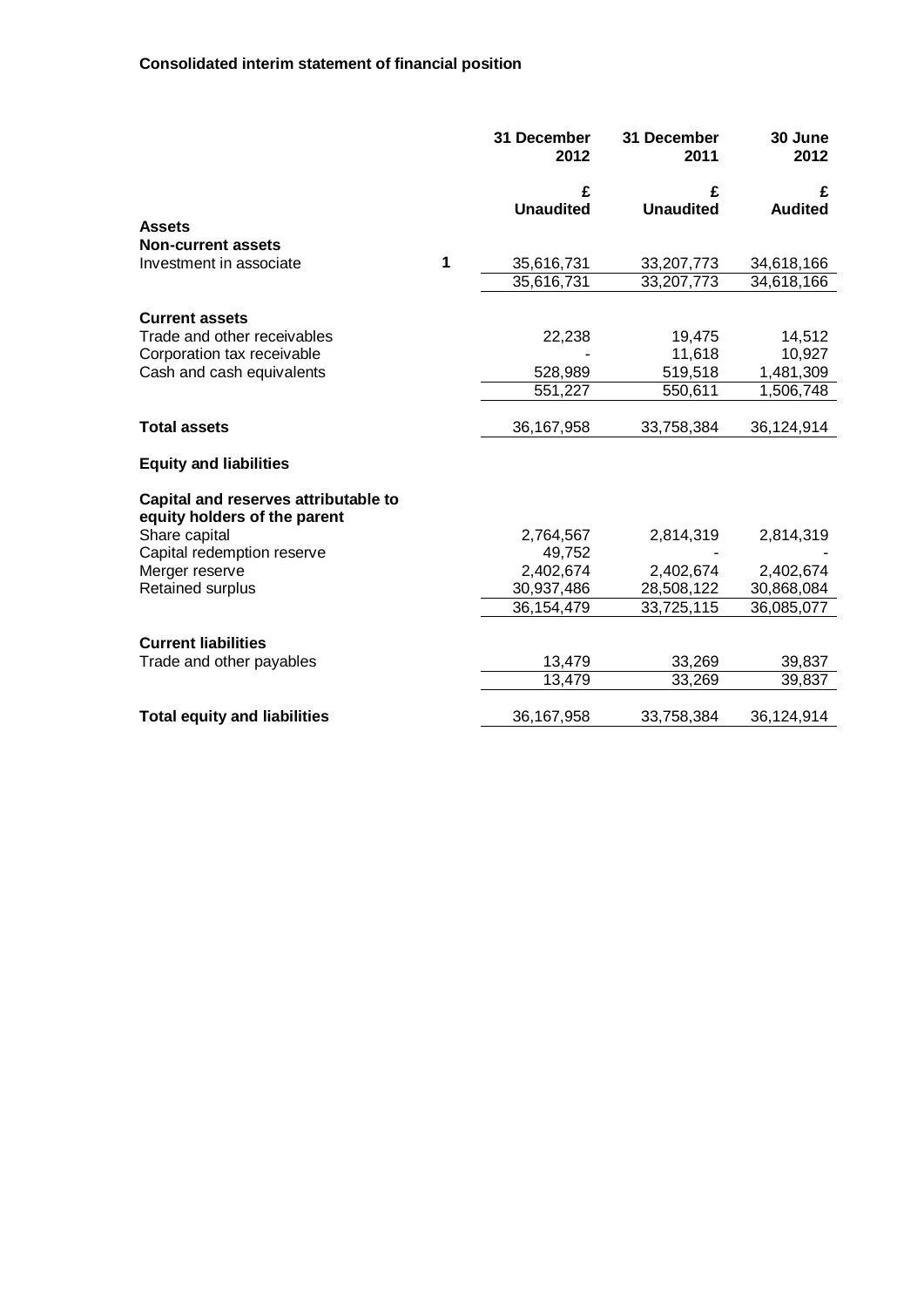| <b>Investment in associate</b> |                             | assets      | <b>Share of net Fair Value of</b><br>Intangibles |             |  |
|--------------------------------|-----------------------------|-------------|--------------------------------------------------|-------------|--|
|                                |                             | Group       | Group                                            | Group       |  |
|                                |                             |             |                                                  | £           |  |
|                                | Cost                        |             |                                                  |             |  |
|                                | At 1 July 2012              | 13,440,125  | 21.178.041                                       | 34.618.166  |  |
|                                | Additions - share of profit | 2,025,449   |                                                  | 2,025,449   |  |
|                                | Dividend received           | (1,026,884) | ۰                                                | (1,026,884) |  |
|                                | At 31 December 2012         | 14,438,690  | 21.178.041                                       | 35,616,731  |  |

The Group's interest in the associate, Satellite Information Services (Holdings) Limited, a company incorporated in Great Britain, ('SIS') is held by Alternateport Limited. Alternateport Limited holds an investment of 20.54% in the equity share capital of SIS and is entitled to appoint a director and alternate director to the SIS board. This right has been exercised since acquisition. Alternateport Limited is a wholly owned subsidiary of Catalyst Media Holdings Limited a wholly-owned subsidiary of the Company. The intangible assets represent the value attributable to the ongoing business activities of SIS. These are subject to an annual impairment review.

| Share of profit of associate*                         | 30<br><b>September</b><br>2012<br><b>SIS</b><br>Total<br>£'000 | 31<br><b>December</b><br>2012<br><b>CMG</b><br>share<br>£'000 | 31<br><b>December</b><br>2011<br><b>CMG</b><br>share<br>£'000 | 30<br>June<br>2012<br><b>CMG</b><br>share<br>£'000 |
|-------------------------------------------------------|----------------------------------------------------------------|---------------------------------------------------------------|---------------------------------------------------------------|----------------------------------------------------|
| Revenue:                                              |                                                                |                                                               |                                                               |                                                    |
| Racing services                                       | 78,678                                                         | 16,160                                                        | 14,489                                                        | 28,330                                             |
| SIS live services                                     | 47,674                                                         | 9,792                                                         | 8,322                                                         | 14,566                                             |
| Other services                                        | 4,622                                                          | 949                                                           | 914                                                           | 6,314                                              |
| <b>Total revenue</b>                                  | 130,974                                                        | 26,901                                                        | 23,725                                                        | 49,210                                             |
| Operating profit from ongoing operations              | 13,833                                                         | 2,841                                                         | 2,825                                                         | 6,306                                              |
| Net interest payable                                  | (1, 312)                                                       | (269)                                                         | (226)                                                         | (469)                                              |
| Profit on disposal of fixed asset                     |                                                                |                                                               |                                                               | 10                                                 |
| Profit before tax                                     | 12,521                                                         | 2,572                                                         | 2,599                                                         | 5,847                                              |
| Taxation                                              | (2,660)                                                        | (546)                                                         | (616)                                                         | (1, 381)                                           |
| Share of profit after taxation                        | 9,861                                                          | 2,026                                                         | 1,983                                                         | 4,466                                              |
| Net income from associate                             | 9,861                                                          | 2,026                                                         | 1,983                                                         | 4,466                                              |
| Other comprehensive income                            |                                                                |                                                               |                                                               |                                                    |
| Actuarial (loss) /gain                                |                                                                |                                                               |                                                               | (63)                                               |
| Deferred tax                                          |                                                                |                                                               |                                                               | 16                                                 |
|                                                       |                                                                |                                                               | $\blacksquare$                                                | (47)                                               |
| Share of gross assets and liabilities of<br>associate |                                                                |                                                               |                                                               |                                                    |
| Gross assets                                          | 164,363                                                        | 33,760                                                        | 26,107                                                        | 42,426                                             |
| <b>Gross liabilities</b>                              | (94,066)                                                       | (19, 321)                                                     | (14, 077)                                                     | (28, 986)                                          |
| Net equity                                            | 70,297                                                         | 14,439                                                        | 12,030                                                        | 13,440                                             |
|                                                       |                                                                |                                                               |                                                               |                                                    |

*\*The period covered by the associate's accounts is 6 months to 30 September 2012.*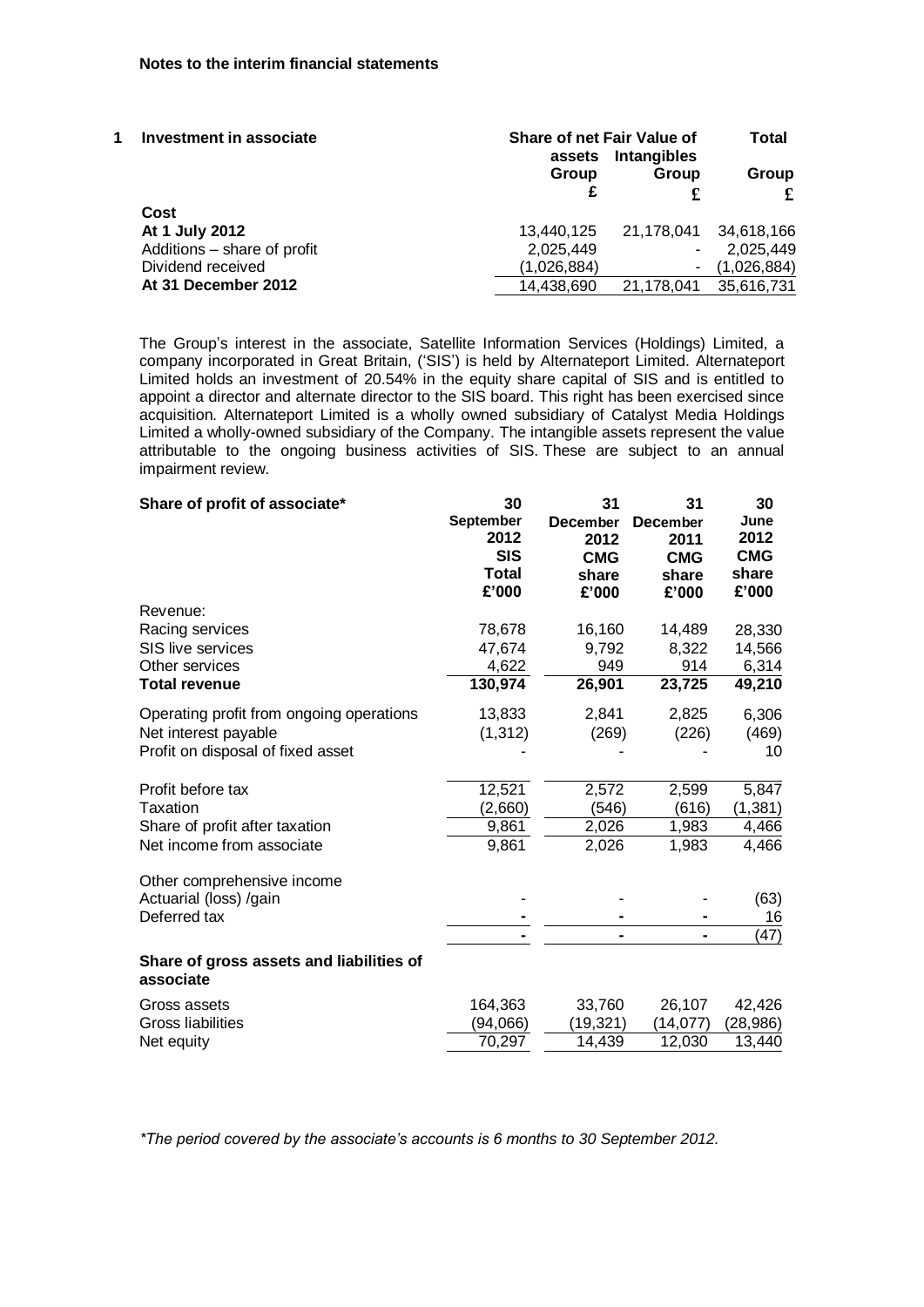#### **1 Investment in associate (continued)**

The financial results for SIS are taken from the management accounts to 30 September 2012, adjusted in order to align the accounting policies of SIS (whose accounts are prepared under UK GAAP) and CMG (whose accounts are prepared under International Financial Reporting Standards). Adjustments have been made in respect of the amortisation of goodwill and the recognition of the fair value of derivatives held by SIS as at the balance sheet date. The net effect of these adjustments is to increase the value of the investment in associate in the financial statements by £2,094k (2011: £1,719k).

## **2 Corporate information**

Catalyst Media Group Plc ("the Company") is a company incorporated in England and Wales and quoted on the London Stock Exchange's Alternative Investment Market.

## **3 Basis of preparation**

These interim financial statements cover the six month period from 1 July 2012 to 31 December 2012 including the financial results of SIS for the 6 month period to 30 September 2012.

These interim financial statements of the Company and its subsidiaries ("the Group") for the six months ended 31 December 2012 have been prepared in accordance with International Financial Reporting Standards (IFRSs and IFRIC interpretations) as adopted by the European Union and also in accordance with the Companies Act 2006.

The accounting policies adopted for the preparation of this interim statement are consistent with the accounting policies adopted in the financial statements for the year ended 30 June 2012.

The financial information set out above does not constitute statutory accounts as defined in section 434 of the Companies Act 2006. Statutory accounts for the year ended 30 June 2012, on which the report of the auditors was unqualified and did not contain a statement under section 498 of the Companies Act 2006, have been filed with the Registrar of Companies.

|   |                                                                      | 6 months<br>to 31<br><b>December</b><br>2012<br>£ | 6 months<br>to 31<br><b>December</b><br>2011<br>£ | 12 months<br>to 30<br>June<br>2012 |
|---|----------------------------------------------------------------------|---------------------------------------------------|---------------------------------------------------|------------------------------------|
| 4 | <b>Finance expenses</b>                                              |                                                   |                                                   | £                                  |
|   | Interest payable<br>Amortisation of transaction costs and other loan | $\overline{\phantom{0}}$                          | 11.217                                            | 11,647                             |
|   | redemption fees                                                      | 294                                               | 15,338                                            | 16,199                             |
|   |                                                                      | 294                                               | 26,555                                            | 27,846                             |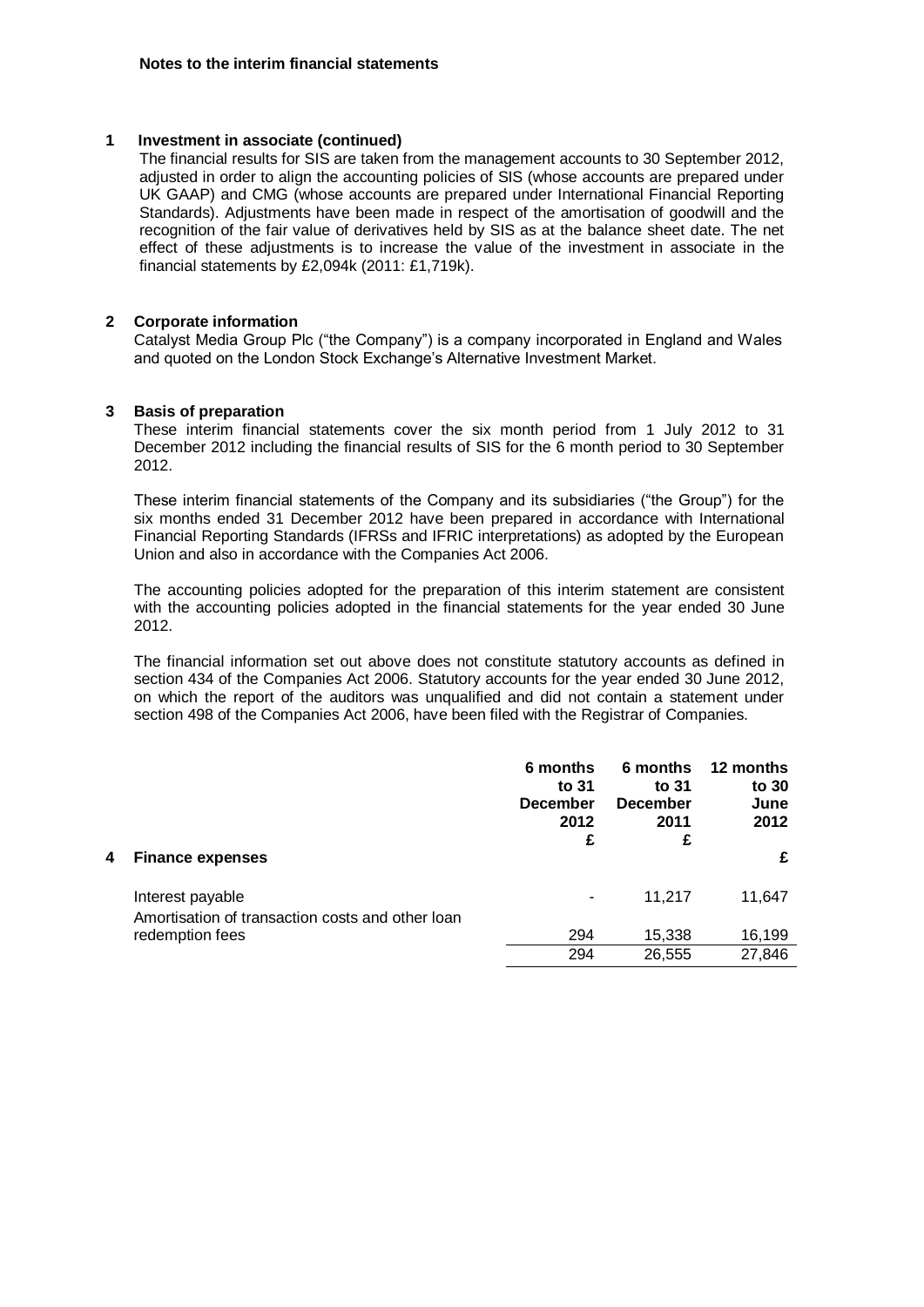## **5 Earnings per share**

The calculation of the basic earnings per share is based upon the following:

|                                            | 6 months<br>to 31<br><b>December</b><br>2012<br>£ | 6 months<br>to 31<br><b>December</b><br>2011<br>£ | 12 months<br>to 30<br>June<br>2012 |  |
|--------------------------------------------|---------------------------------------------------|---------------------------------------------------|------------------------------------|--|
| <b>Basic and Diluted</b>                   |                                                   |                                                   | £                                  |  |
| Earnings per share – pence                 | 7.18p                                             | 6.88p                                             | 15.43p                             |  |
| Profit attributable to equity shareholders | £2,004,599                                        | £1,935,077                                        | £4,341,459                         |  |
| Weighted average number of shares in issue | 27,933,856                                        | 28,118,862                                        | 28, 143, 197                       |  |

## **6 Dividend**

The Directors have paid a dividend of £1,935,197 (2011: £nil) for the interim period ended 31 December 2012.

## **7 Share repurchase**

On 23 December 2011, the Company purchased in the market 497,524 Ordinary shares of 10p each in Catalyst Media Group Plc at a price of 51p per Ordinary Share. The purchase was made out of distributable reserves and the shares were cancelled on 15 October 2012.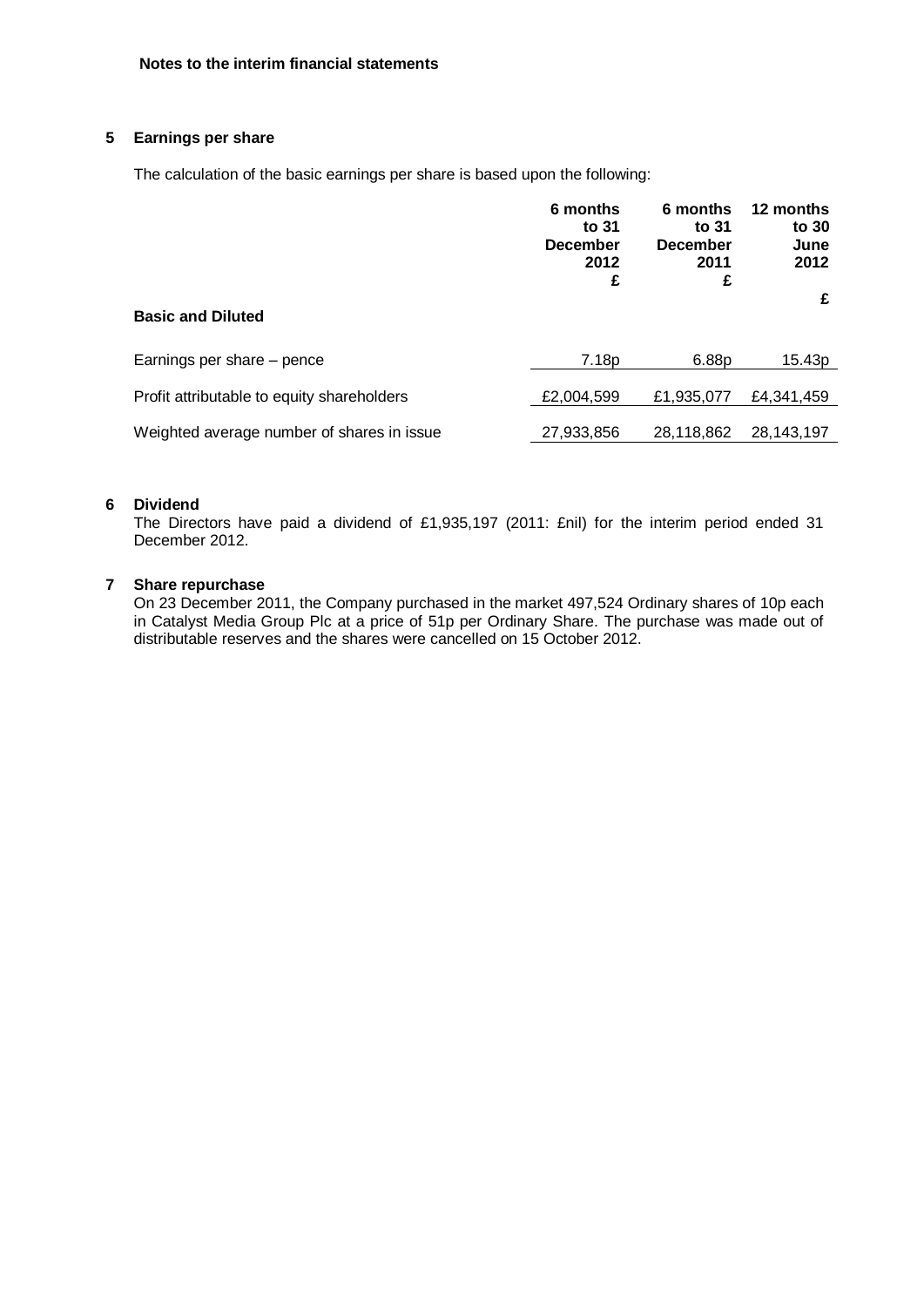|                                                                                      | 6 months<br>to 31<br><b>December</b><br>2012<br>£ | 6 months<br>to 31<br><b>December</b><br>2011<br>£ | 12 months<br>to 30<br>June<br>2012<br>£ |
|--------------------------------------------------------------------------------------|---------------------------------------------------|---------------------------------------------------|-----------------------------------------|
|                                                                                      | <b>Unaudited</b>                                  | <b>Unaudited</b>                                  | <b>Audited</b>                          |
| Cash flow from operating activities<br>Profit before taxation including discontinued |                                                   |                                                   |                                         |
| operations<br>Adjustments for:                                                       | 1,989,626                                         | 1,907,521                                         | 4,299,759                               |
| Depreciation, amortisation and impairment                                            |                                                   |                                                   |                                         |
| Share of profit from associate<br>Finance income                                     | (2,025,449)                                       | (1,982,521)                                       | (4, 466, 218)                           |
| Finance expense                                                                      | (7, 883)<br>294                                   | (13)<br>26,555                                    | (3,069)<br>27,846                       |
| Corporation taxes recovered                                                          | 25,900                                            | 26,824                                            | 41,659                                  |
|                                                                                      |                                                   |                                                   |                                         |
| Net cash flow from operating activities before                                       |                                                   |                                                   |                                         |
| changes in working capital                                                           | (17, 512)                                         | (21, 634)                                         | (100, 023)                              |
| (Increase)/decrease in trade and other<br>receivables                                | (7, 726)                                          | (4,994)                                           | 2,965                                   |
| Increase/(decrease) in trade and other payables                                      | (26, 358)                                         | (15, 940)                                         | (9,373)                                 |
|                                                                                      |                                                   |                                                   |                                         |
| Net cash flow used in operating activities                                           | (51, 596)                                         | (42, 568)                                         | (106,431)                               |
| <b>Investing activities</b>                                                          |                                                   |                                                   |                                         |
| Dividend received                                                                    | 1,026,884                                         | 1,437,473                                         | 2,464,357                               |
| Interest received                                                                    | 7,883                                             | 13                                                | 74                                      |
|                                                                                      |                                                   |                                                   |                                         |
| Net cash flow from investing activities                                              | 1,034,767                                         | 1,437,486                                         | 2,464,431                               |
| <b>Financing activities</b>                                                          |                                                   |                                                   |                                         |
| Repurchase of shares                                                                 |                                                   | (253, 737)                                        | (253, 737)                              |
| Dividends paid                                                                       | (1,935,197)                                       |                                                   |                                         |
| Repayment of long-term borrowings                                                    |                                                   | (634, 635)                                        | (634, 635)                              |
| Interest and early redemption fees paid                                              | (294)                                             | (14, 610)                                         | (15,901)                                |
| Net cash outflow from financing activities                                           | (1,935,491)                                       | (902, 982)                                        | (904,273)                               |
|                                                                                      |                                                   |                                                   |                                         |
| Net increase/(decrease) in cash and cash                                             |                                                   |                                                   |                                         |
| equivalents in the period                                                            | (952, 320)                                        | 491,936                                           | 1,453,727                               |
| Cash and cash equivalents at the beginning of the<br>period                          | 1,481,309                                         | 27,582                                            | 27,582                                  |
| Cash and cash equivalents at the end of the                                          |                                                   |                                                   |                                         |
| period                                                                               | 528,989                                           | 519,518                                           | 1,481,309                               |
|                                                                                      |                                                   |                                                   |                                         |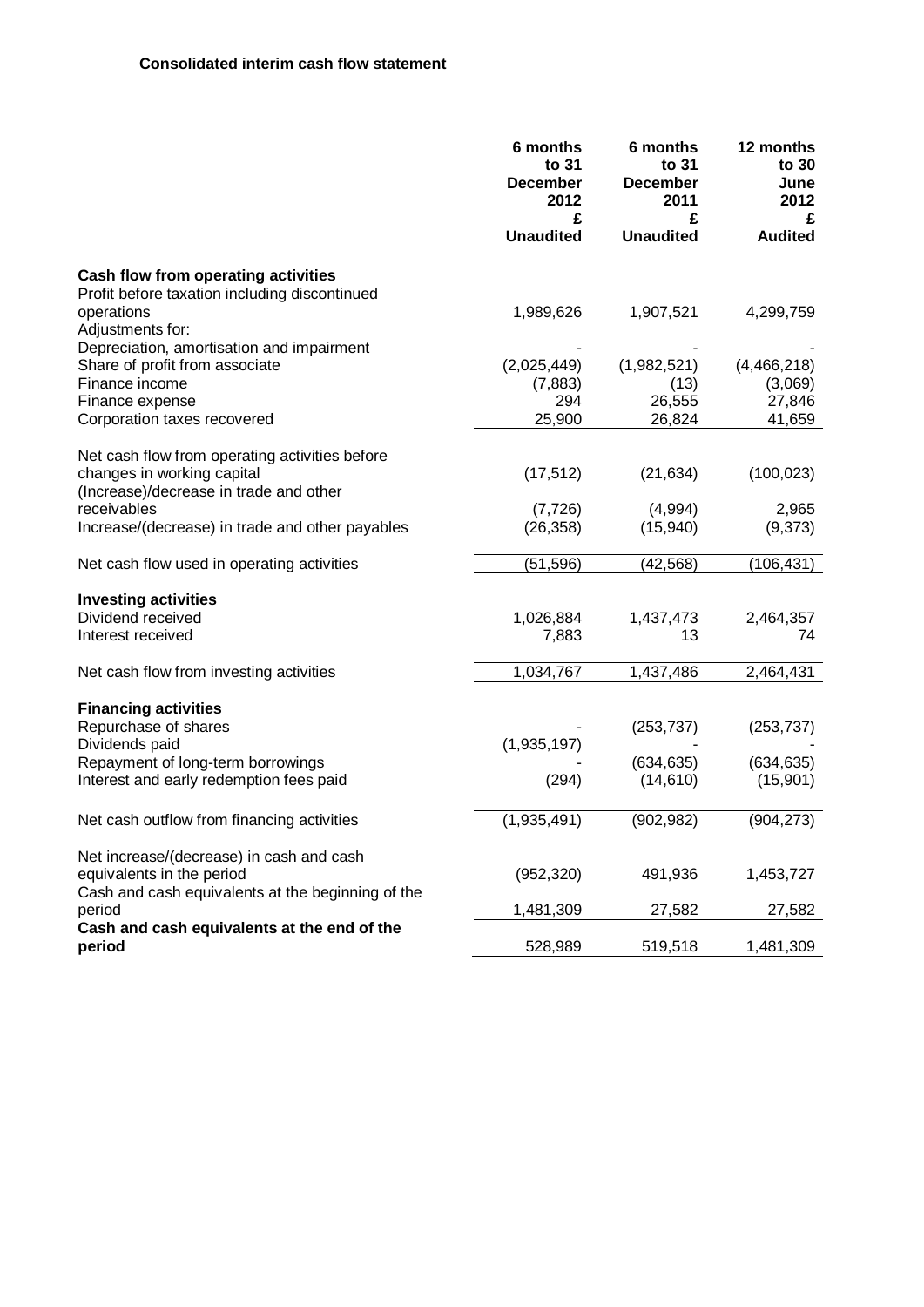|                                                   | <b>Share</b><br>capital | <b>Capital</b><br>redemption<br>reserve | <b>Merger</b><br>reserve | <b>Retained surplus/</b><br>(deficit) | <b>Total</b><br>shareholders<br>equity |
|---------------------------------------------------|-------------------------|-----------------------------------------|--------------------------|---------------------------------------|----------------------------------------|
|                                                   | £                       | £                                       | £                        | £                                     |                                        |
|                                                   | <b>Unaudited</b>        | <b>Unaudited</b>                        | <b>Unaudited</b>         | <b>Unaudited</b>                      | <b>Unaudited</b>                       |
|                                                   |                         |                                         |                          |                                       |                                        |
| At 1 July 2011                                    | 2,814,319               |                                         | 2,402,674                | 26,826,782                            | 32,043,775                             |
| Profit for the 6 month period to 31 December 2011 |                         |                                         |                          | 1,935,077                             | 1,935,077                              |
| Total comprehensive income for the period         | $\blacksquare$          |                                         |                          | 1,935,077                             | 1,935,077                              |
| Share repurchase*                                 |                         |                                         |                          | (253, 737)                            | (253, 737)                             |
| At 31 December 2011                               | 2,814,319               |                                         | 2,402,674                | 28,508,122                            | 33,725,115                             |
| Profit for the 6 month period to 30 June 2012     |                         |                                         |                          | 2,406,382                             | 2,406,382                              |
| Share of other comprehensive income of associate  |                         |                                         |                          | (46, 420)                             | (46, 420)                              |
| Total comprehensive income for the period         | $\blacksquare$          | $\blacksquare$                          | $\blacksquare$           | 2,359,962                             | 2,359,962                              |
| At 30 June 2012                                   | 2,814,319               | $\blacksquare$                          | 2,402,674                | 30,868,084                            | 36,085,077                             |

\*On 23 December 2011, the Company purchased in the market 497,524 Ordinary shares of 10p each in Catalyst Media Group Plc at a price of 51p per Ordinary Share. The purchase was made out of distributable reserves and the shares were cancelled on 15 October 2012.